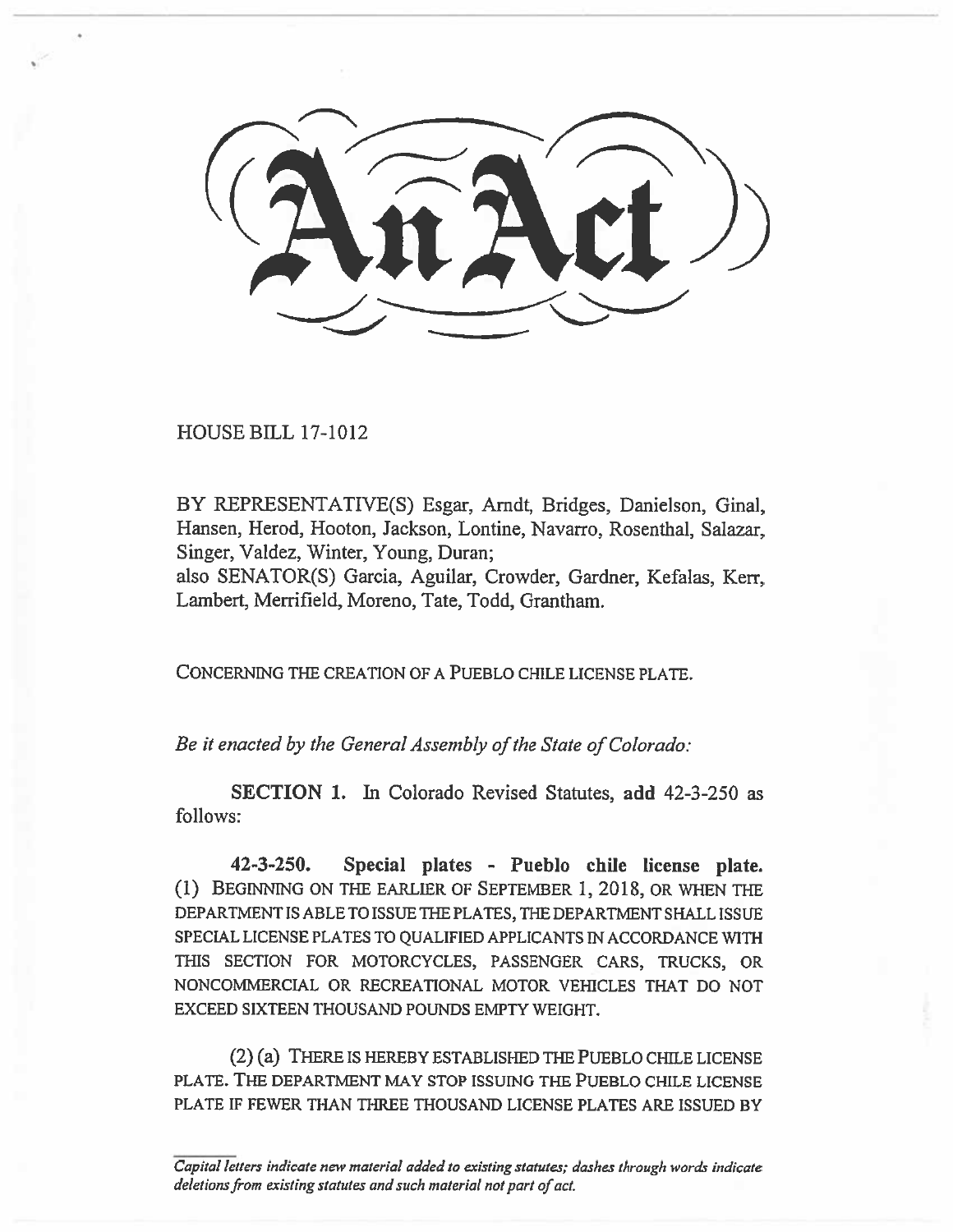JULY 1, 2022. A PERSON WHO WAS ISSUED A PUEBLO CHILE LICENSE PLATE ON OR BEFORE JULY 1, 2022, MAY CONTINUE TO USE THE LICENSE PLATE AFTER JULY 1, 2022, REGARDLESS OF WHETHER THE DEPARTMENT STOPS ISSUING THE SPECIAL LICENSE PLATE.

(b) THE DEPARTMENT SHALL USE A DESIGN FROM AN ASSOCIATION OF PUEBLO CHILE GROWERS, BUT THE DESIGN MUST CONFORM TO DEPARTMENT STANDARDS AND BE APPROVED BY THE DEPARTMENT.

(3) THE AMOUNT OF THE TAXES AND FEES FOR SPECIAL LICENSE PLATES UNDER THIS SECTION IS THE SAME AS THE AMOUNT OF THE TAXES AND FEES FOR REGULAR MOTOR VEHICLE LICENSE PLATES; EXCEPT THAT THE DEPARTMENT SHALL COLLECT AN ADDITIONAL ONE-TIME FEE OF TWENTY-FIVE DOLLARS FOR ISSUANCE OR REPLACEMENT OF THE LICENSE PLATE. THE DEPARTMENT SHALL TRANSMIT THE ADDITIONAL ONE-TIME FEE TO THE STATE TREASURER, WHO SHALL CREDIT THE FEE TO THE HIGHWAY USERS TAX FUND CREATED IN SECTION 43-4-201.

(4) AN APPLICANT MAY APPLY FOR PERSONALIZED PUEBLO CHILE LICENSE PLATES. UPON PAYMENT OF THE ADDITIONAL FEE REQUIRED BY SECTION  $42-3-211$  (6)(a) FOR PERSONALIZED LICENSE PLATES, THE DEPARTMENT MAY ISSUE THE PLATES IF THE APPLICANT COMPLIES WITH SECTION 42-3-211. IF AN APPLICANT HAS EXISTING PERSONALIZED LICENSE PLATES FOR A MOTOR VEHICLE, THE APPLICANT MAY TRANSFER THE COMBINATION OF LETTERS OR NUMBERS TO A NEW SET OF PUEBLO CHILE LICENSE PLATES FOR THE VEHICLE UPON PAYING THE FEE REQUIRED BY SECTION 42-3-211 (6)(a) AND UPON TURNING IN THE EXISTING PLATES TO THE DEPARTMENT. A PERSON WHO HAS OBTAINED PERSONALIZED LICENSE PLATES UNDER THIS SUBSECTION (4) SHALL PAY THE ANNUAL FEE IMPOSED BY SECTION 42-3-211 (6)(b) FOR RENEWAL OF THE PERSONALIZED PLATES. THE FEES UNDER THIS SUBSECTION (4) ARE IN ADDITION TO ALL OTHER APPLICABLE TAXES AND FEES.

**SECTION 2.** In Colorado Revised Statutes, amend 42-3-312 as follows:

42-3-312. Special license plate surcharge. In addition to any other fee imposed by this article ARTICLE 3, an applicant for a special license plate created by rule in accordance with section 42-3-207, as the section existed when the plate was created, or license plates issued pursuant to

## PAGE 2-HOUSE BILL 17-1012